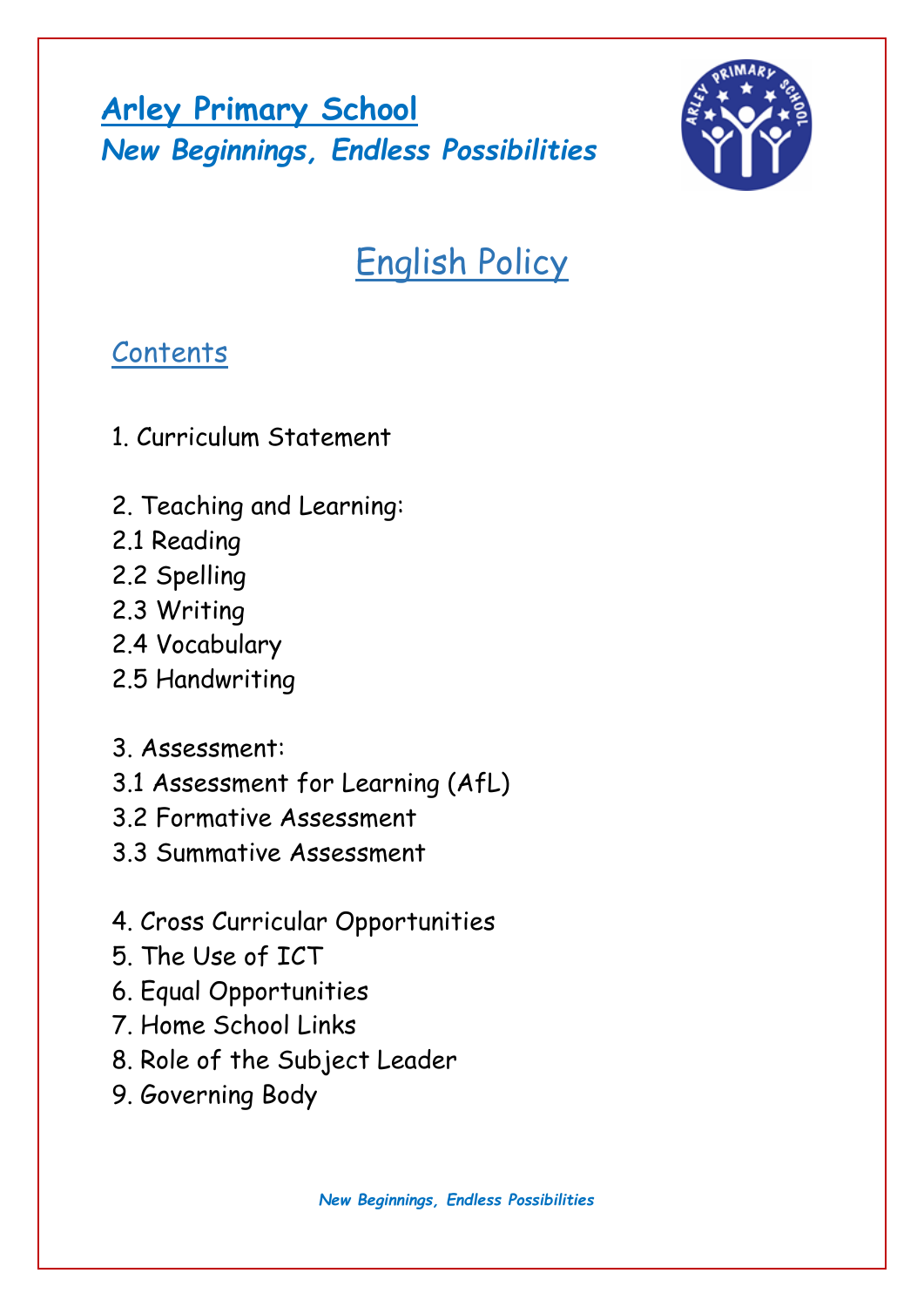## **1**.**Curriculum Statement**

#### **Intent**

The 2014 National Curriculum for English aims to ensure that all children:

- read easily, fluently and with good understanding
- develop the habit of reading widely and often, for both pleasure and information
- acquire a wide vocabulary, an understanding of grammar and knowledge of linguistic conventions for reading, writing and spoken language
- appreciate our rich and varied literary heritage
- write clearly, accurately and coherently, adapting their language and style in and for a range of contexts, purposes and audiences
- use discussion in order to learn; they should be able to elaborate and explain clearly their understanding and ideas
- are competent in the arts of speaking and listening, making formal presentations, demonstrating to others and participating in debate

We ensure that the National Curriculum (2014) aims are met through following the Read Write Inc. programme in every year group including Reception. The programme has clearly mapped out the objectives which the National Curriculum states should be covered in each year group to ensure coverage and progression. We believe that language paves the way to a child's journey of learning; it is central to a child's successful development and underpins every element of our curriculum at Arley Primary School. We are committed to the highest standards of teaching and learning and we are relentless in our desire to continually raise standards. We recognise the importance of creating a climate in which children can learn effectively and believe that consistent teaching and behaviour management strategies are the key to this.

#### **Implementation**

The programme promotes five core principles to teaching and learning and we believe that these principles apply to all subjects, not just Read Write Inc. The routines and signals associated with these principles are relevant to all aspects of school life. Therefore, we have adopted these consistently throughout the school, for all lessons and for all staff including teachers, teaching assistants, lunch time staff and out of hour's provision staff.

All staff should embrace the five core principles and must: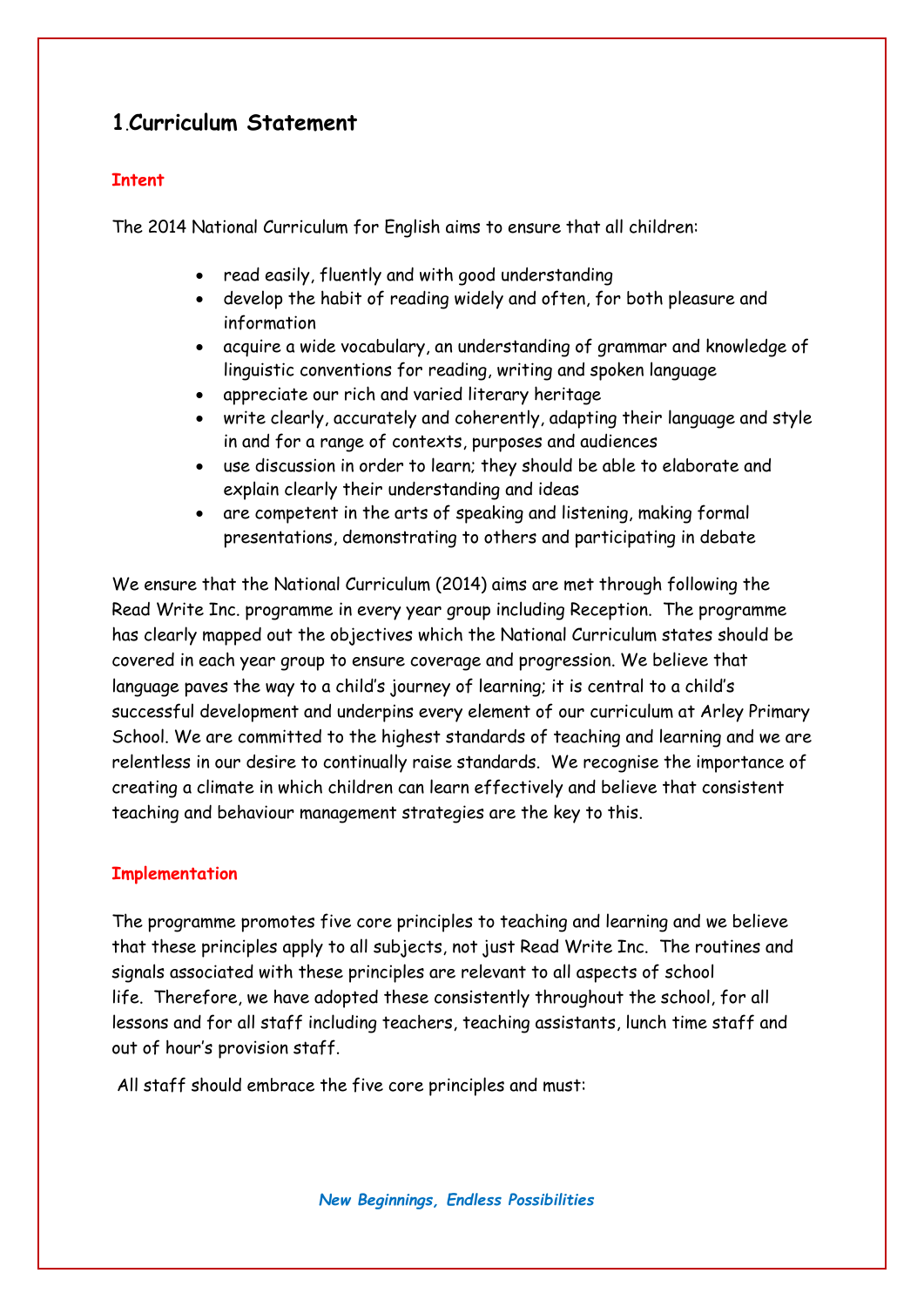- 1. Know the **purpose** of every activity and share it with children, so children know the **one** thing they should be thinking about.
- 2. Be **passionate** about teaching so they can engage children emotionally.
- 3. Teach at an effective **pace** and devote every moment to teaching and learning.
- 4. Ensure that every child **participates** throughout the lesson. Partner work is fundamental to learning.
- 5. **Praise** effort and progress not ability.

*Purpose:* We can only pay attention to one new thing at a time. If we are asked to learn too much at once, we give up. Each teaching activity presented to children has one clear purpose which is set at the beginning of the activity so that children know what they are learning and why.

*Passion:* Emotional engagement is necessary for children to learn something new. The greater their engagement the more they learn. Children mirror the teacher's mood. When teachers are enthusiastic, children are too.

*Pace:* We need children's minds to be free to learn. This means practising routines until they become second nature to both staff and children. *Everyone* in our school uses the same routines.

*We have a range of silent signals that are key to these routines and children are praised for routines they do quickly and quietly.*

#### Team Stop Signal

This helps us stop children in a calm manner, ready for what comes next. It replaces all other stopping techniques such as: clapping, clicking, singing rhymes, shaking instruments, shouting, singing etc.

The stop signal is used at all times of the school day: during lessons, on the playground, in assemblies, during transitions, in the dining room, on trips and in staff meetings and professional development.

#### Turn To Your Partner Signal (TTYP)

Partner work is used consistently in all lessons and this is the signal that tells pupils to turn to their partner to discuss something or answer a question.

#### My Turn, Your Turn Signal (MTYT)

This silent signal is used when staff want the children to repeat something after them to reinforce their learning.

#### 1, 2, 3 Signal

This silent signal moves the children silently from the carpet to their tables in under 15 seconds. In reverse, it moves the children from their tables to the carpet in under 15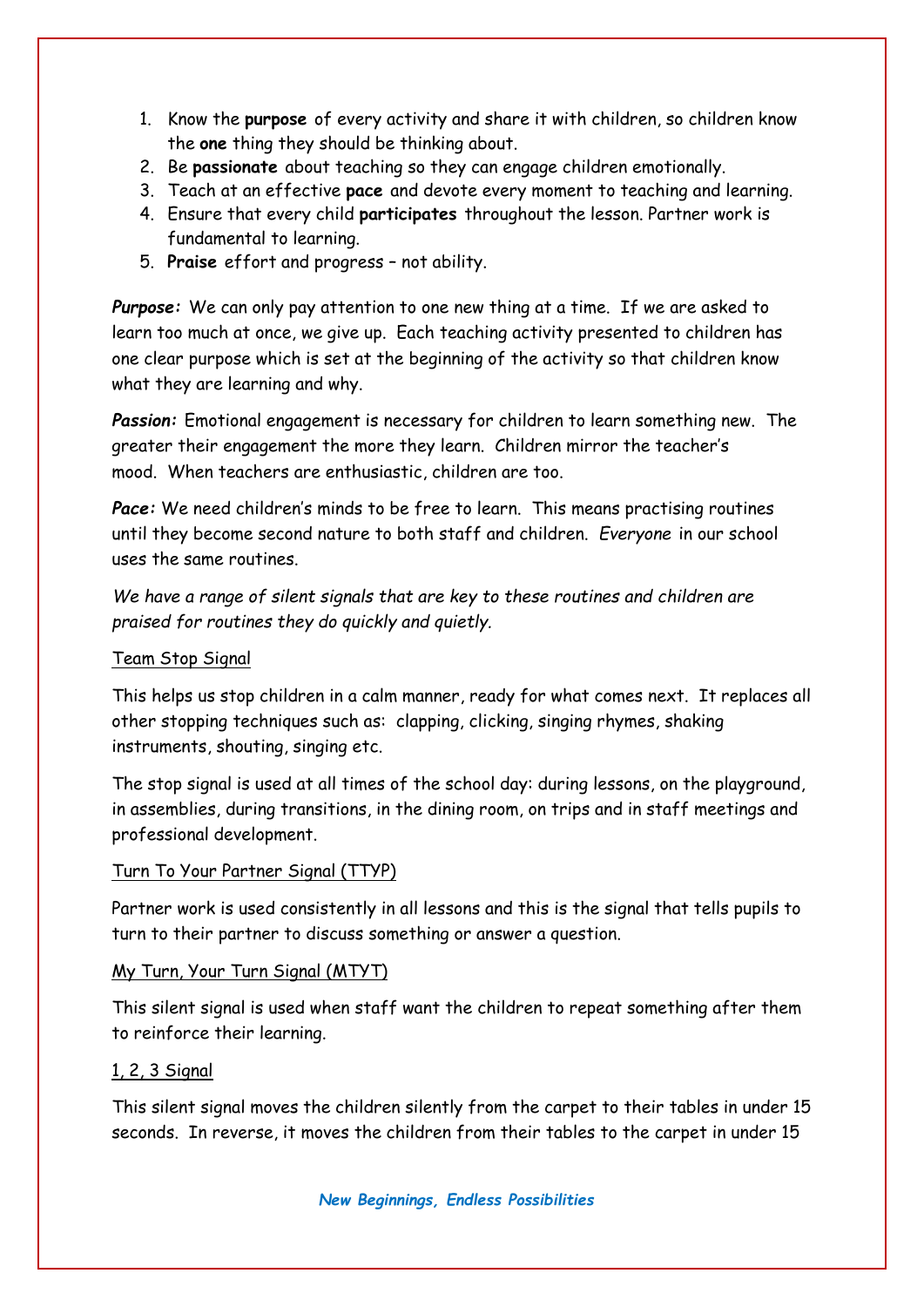seconds. It speeds up movement around the classroom and ensures that it is done quietly with no disruption to learning.

#### *Participation:*

#### Teamwork

We want children to be motivated to work together, teach each other, practise together, talk together and give feedback to each other. Teamwork is key.

#### **Partnerships**

Articulating a thought, forces children to engage. It makes children organise what they know and what they don't. We want all children to practise what they have been taught with a partner regularly in lessons and in all Read Write Inc. lessons where they should practise every activity and answer every question together.

We gain and keep children's attention throughout lessons by using the following three techniques:

#### Choral work: My Turn Your Turn (MTYT)

We use choral work when we want children to copy what we've just said.

#### Partner Practice

Children are asked to recall what we have just taught them by teaching their partners: teachers are then able to check if their teaching has been successful or not.

#### Partner Talk

Children pay attention because they know they will be expected to answer every question with their partner and could be called upon to share their response with the rest of the group.

*Praise*: We praise the effort that our pupils put into their learning. Children always feel good when they are working hard and succeeding so we acknowledge this and tell them exactly what they are doing that deserves praise. Creating an ethos of encouragement and praise has a dramatic effect on a child's success and morale.

#### **Impact**

The school has a supportive ethos and our approaches support the children in developing their collaborative and independent skills, as well as empathy and the need to recognise the achievement of others. Pupils can underperform in English if they do not have a solid foundation in the key skills of reading and writing. The Read Write Inc.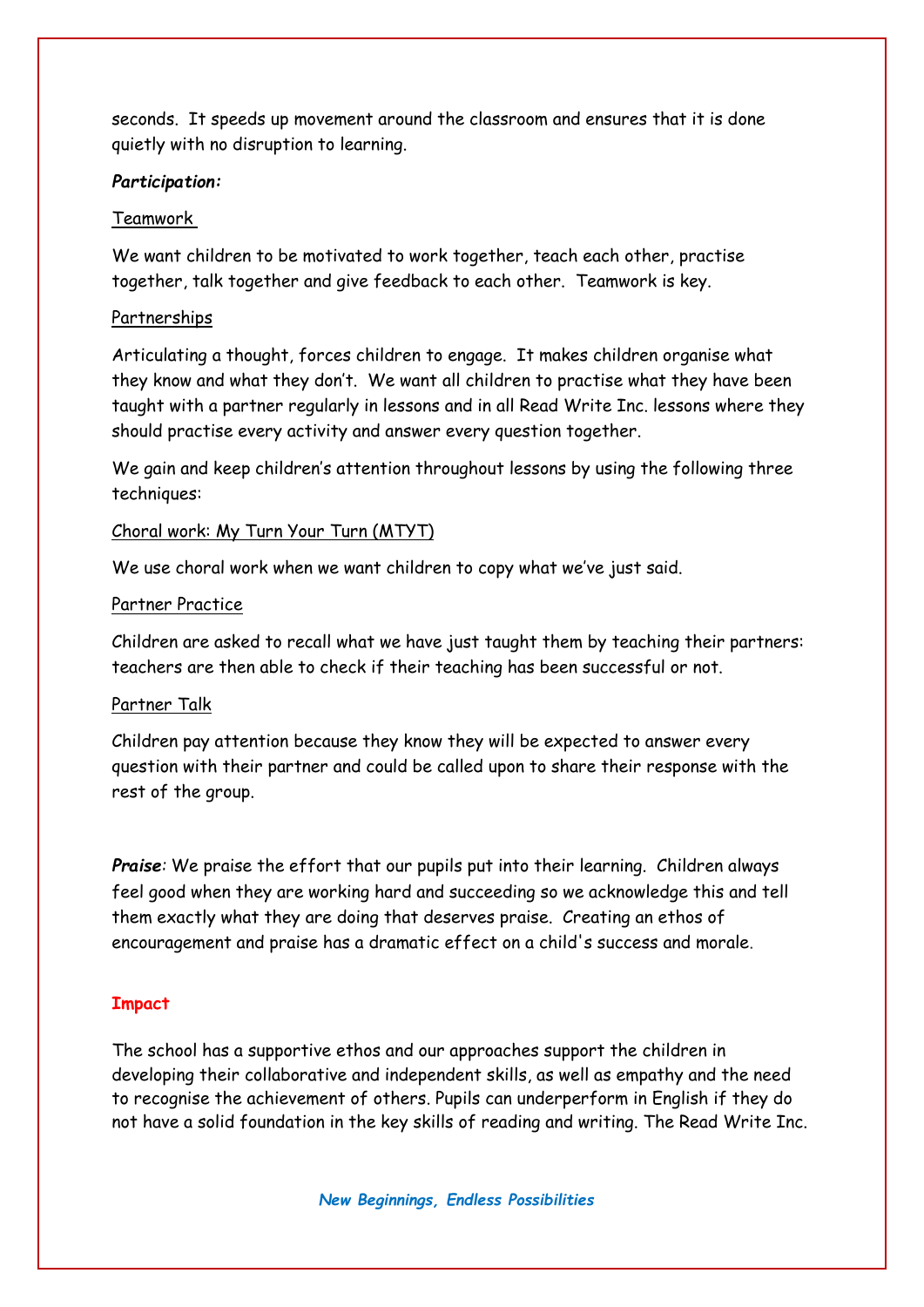programme and through our ongoing assessments ensures children who are not meeting the expectation for their year group are identified straight away in EYFS and KS1 to ensure intervention can take place immediately to close barriers which will grow as they progress up the school. Having the consistency of the programme in every year group allows children familiarity with the pace and procedures so that during lessons, time is spent supporting, engaging and achieving; it allows the children to feel comfortable and develop a growth mind-set towards their learning.

## **2. Teaching and Learning**

## **2.1 Reading**

We place significant emphasis upon the development of basic skills and we aim for every child to be reading fluently and with high levels of understanding by the age of 7.

#### **EYFS and Key Stage 1**

We use Read Write Inc. Phonics which is a complete literacy programme for 3 to 6 year olds that are learning to read and write. The programme uses synthetic phonics to teach reading and it covers all of the National Curriculum requirements for literacy and language.

This approach:

- Gets children decoding and comprehending quickly. The special 'three reads' approach ensures that all children gain accuracy, fluency and a good understanding of the text.
- Ensures children read storybooks and non-fiction books matched to their growing phonic knowledge.
- Leaves no child behind. Initial and on-going assessment to track every child's progress.
- Prevents downtime. Direct teaching followed by partner practice means that every child participates in the whole lesson.

We begin using Read Write Inc. when our pupils are in nursery and they start by learning the first 30 sounds in short, daily sessions. When pupils move into reception year, they begin to read storybooks and non-fiction books that are closely matched to their developing phonic knowledge. The sessions are lively and interactive to support our pupils to make rapid progress. Their progress is assessed at the end of every half term and they are grouped according to the level they are working at. This ensures that teaching is always focused precisely on what pupils need and the pace of learning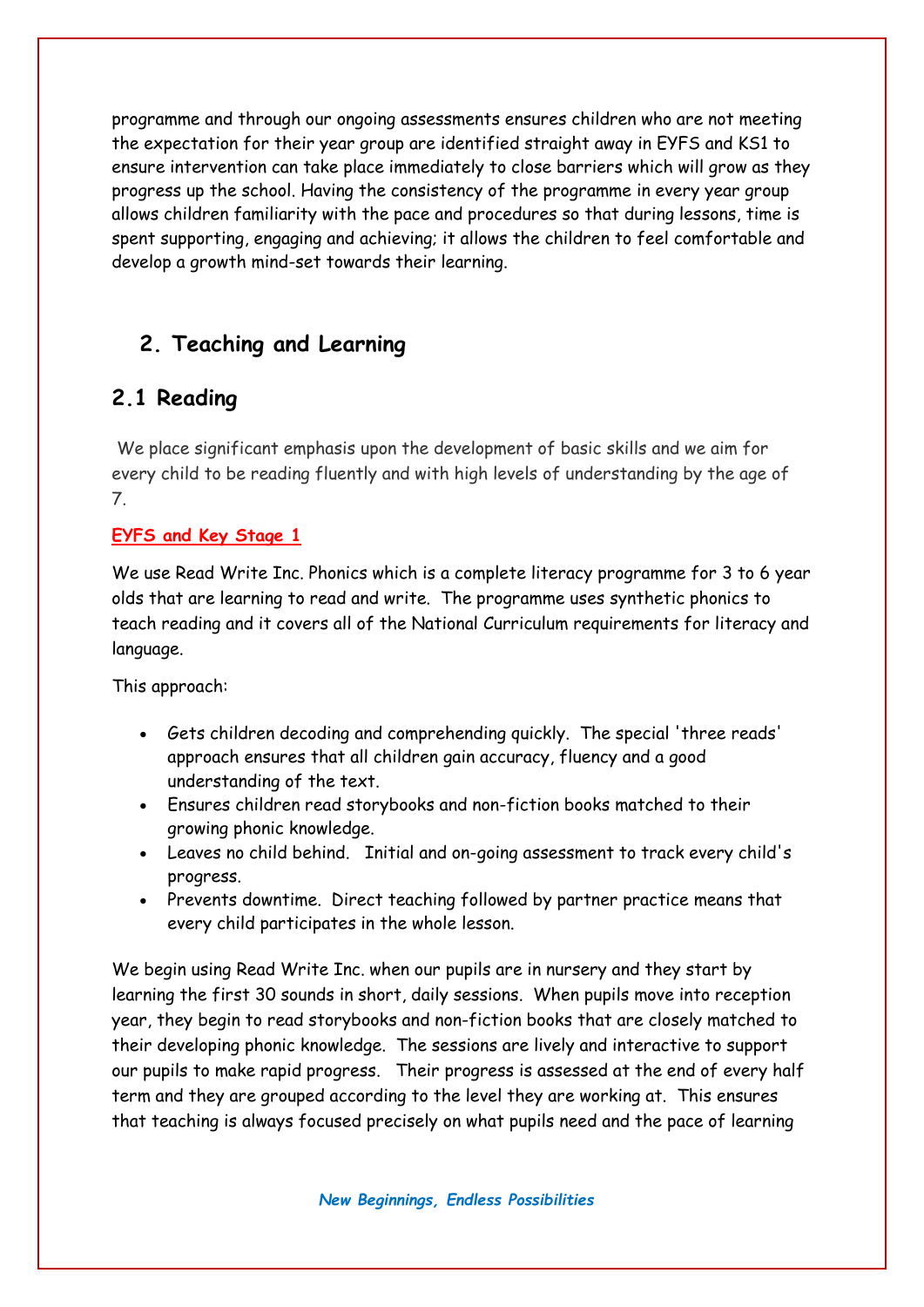is fast. If we are ever concerned about a child's progress in reading, we provide 1:1 or group intervention to address this and accelerate their progress. These sessions are delivered by highly skilled support staff who received specific Read Write Inc. 1:1 intervention training.

#### **Key Stage 2**

The teaching of reading does not stop when children complete the Read Write Inc. Phonics programme. The skills of reading comprehension are a considerable focus that children begin when they complete Read Write Inc. phonics. If any children in Key Stage 2 still need Phonics work they receive intervention using the Read Write Inc programme or Fresh Start depending on their age.

In Key Stage 2, classes follow 'Power of Reading' to use up to date texts for children to use their reading skills through to the writing skills. Teachers will use a variety of reading techniques such as reading for pleasure, comprehension work, shared reading, guided reading and independent reading.

**Reading for Pleasure**: At Arley we aim to promote a love of reading in our children. We have identified the need for children to be heard reading and to be read to on a daily basis and throughout the curriculum. Children are able to select their own reading and library book to take home and from class selections to read in class when appropriate. Children have opportunities to listen to quality literature read to them by adults. Arley children also participate in World Book Day every year when reading for enjoyment is widely promoted across the school. They will also take part in reading festivals and competitions.

**Comprehension:** Specific skills are taught, which enable them to decode the meaning of a text and how to form and express their own personal opinions and make comparisons. Teachers question pupils to ensure their understanding of a text. It is expected that teachers carefully plan their questions before a reading session to ensure a range of question types.

**Guided Reading:** Guided reading sessions are carried out on a regular basis. Teachers are expected to create a reading atmosphere and use texts to engage children and bring the reading alive. Teachers use a variety of guided reading texts and where possible try to use books/texts related to our school topics. Independent activities are planned well to provide children with challenging tasks related to reading. Guided reading sessions can consist of group work and whole class teaching.

**Shared reading**: Children are given the time to share books in class and provided with the opportunities for discussion and extension of children's comprehension and literary language.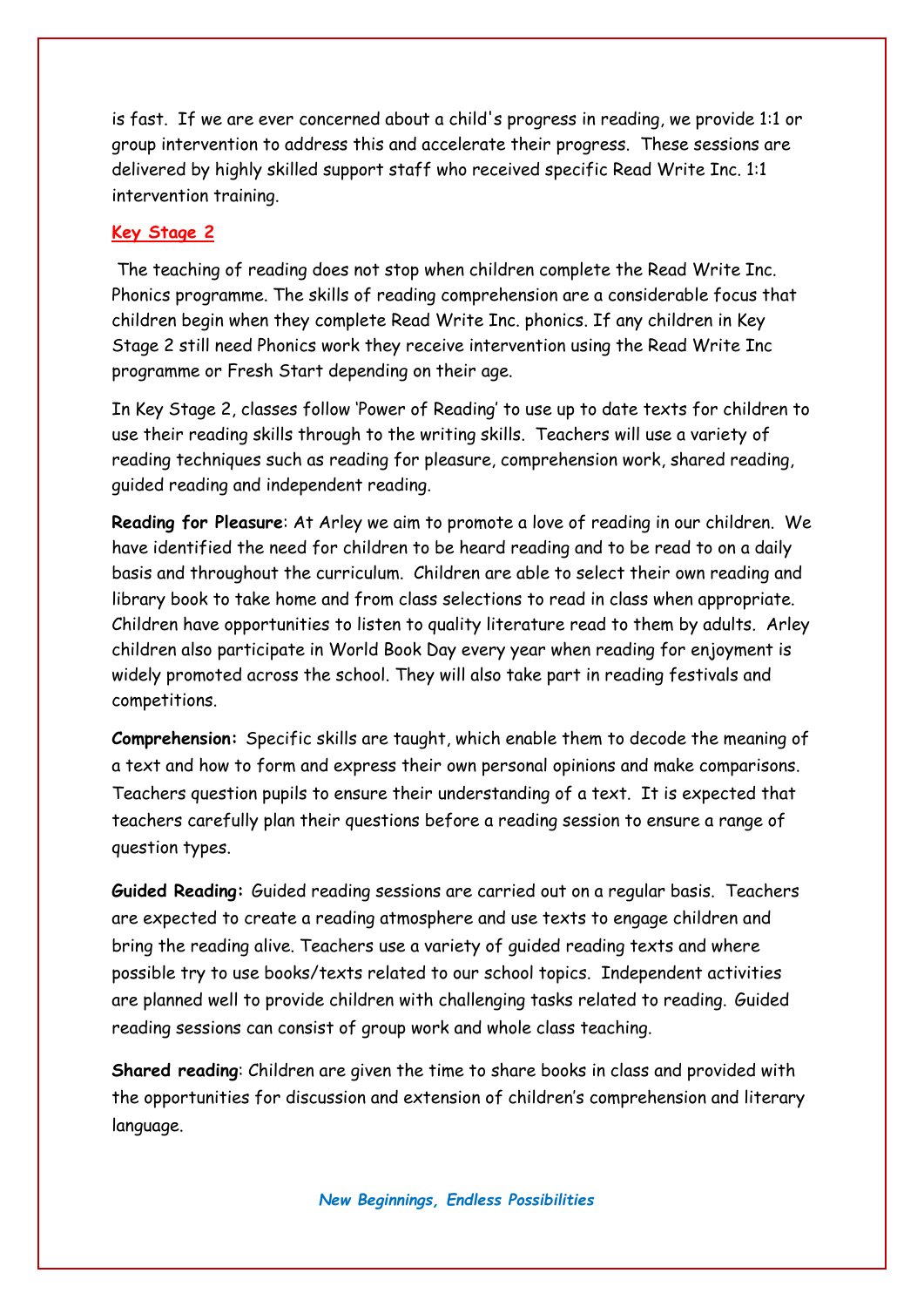#### **Home reading**:

#### **Ks1**

Children will take a decodable book home that they have read three times in their Read Write Inc sessions and also choose a book from age related books in their classroom. Children will have library sessions during the week where they will be able to select a book of their choice to share with an adult at home.

#### **KS2**

Each child selects a reading book from their classroom that is taken home to be shared with parents. They will also choose a library book during their class library sessions.

Every child will take books home which is accompanied by a reading journal in which parents are encouraged to record when they have heard their *child read. This also promotes good communication between teachers and parents about the child's progress.* Reading bookmarks are used across the school to reward the children with stickers when they read at home.

#### **2.2 Spelling**

We believe that foundations in spelling should be put in place from an early age. Within Reception and KS1 the focus is on Read Write Inc phonics and children are immersed in the world of phonics (closely linked to their reading) as soon as they enter school. All children within Reception and KS1 access a daily lesson of phonics. The children also learn the common exception word lists for their year groups. As children move towards the end of KS1 the focus changes from phonics to the learning of spelling rules and strategies.

Within KS2, key spelling strategies and rules are taught within the classroom. Children receive weekly spelling lists or individualised spelling lists to learn at home. Alongside learning spelling rules and strategies Years 3/4 and Years 5/6 are also expected to learn the words lists as stated in the national curriculum. This is supported through spelling games to provide an interesting and engaging approach to learning spellings.

## **2.3 Writing**

The teaching of writing is embedded across our curriculum. The key skills of composition, planning and drafting, punctuation, spelling, grammar and handwriting are taught explicitly in the context of English lessons but also indirectly through cross curricular writing in other subjects. During each unit of writing, children will produce writing that is broken down and supported by the teacher. They should also be provided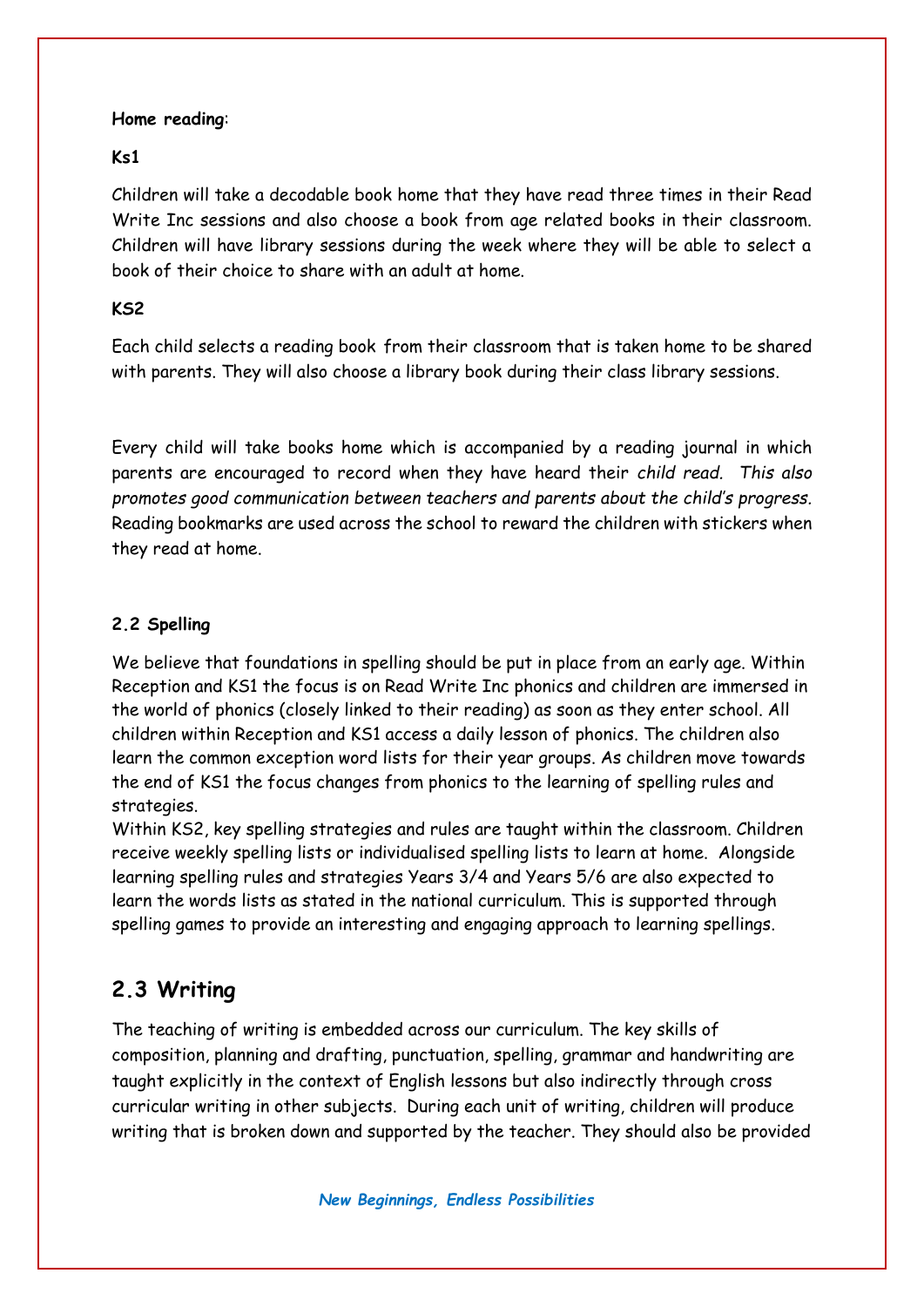with the opportunity, where possible, to write independently and apply the skills they have learned during the unit. It is essential that each piece of writing is purposeful and the children should know the purpose and audience of their writing. The process of writing goes through phases, planning, writing composition, editing and assessing. Children are given the opportunity to edit using self and peer assessment which is completed with a purple pen. Where possible we celebrate children's writing in class, on displays and in whole school assemblies.

**Emergent writing:** emergent writing is encouraged in Foundation Stage as a way of allowing children to develop the early mechanics of writing while strongly encouraging the application of phonics as it is acquired.

**Shared Writing**: shared writing opportunities are used to model skills and expectations as well as to share ideas and create texts collaboratively.

**Guided Writing/Independent Writing**: planning will identify work done independently or as part of a guided group. Daily opportunities to write are planned.

**Extended writing**: regular opportunities to write at length should be planned. Extended writing opportunities follow and build on a sequence of work which then lead to a high quality of writing.

**Drama and discussion** and **partner work** are an integral part of the programme as is **teacher modelling** and **vocabulary work.** These key aspects of the programme create passionate, confident and curious writers who have a drive to succeed.

## **2.4 Vocabulary**

Here at Arley Primary School we are acutely aware of the growing need to close the 'word gap' and have taken proactive measures to ensure we are doing all we can to break down any barriers which a limited vocabulary may cause to children achieving their potential.

We believe that purposeful talk should permeate the curriculum; it is our duty to equip our pupils with the language skills they require to give them the best chance of success. It is important that teachers scaffold and 'train' the children to communicate effectively giving pupils **a place to talk and a reason to talk**. We do this using a number of techniques:

 Bouncing (rather than the teacher commenting on a child's response, ask a child to compare/summarise/build on/reason etc. on the answer given) Talk To Your Partner, choral and word wave responses.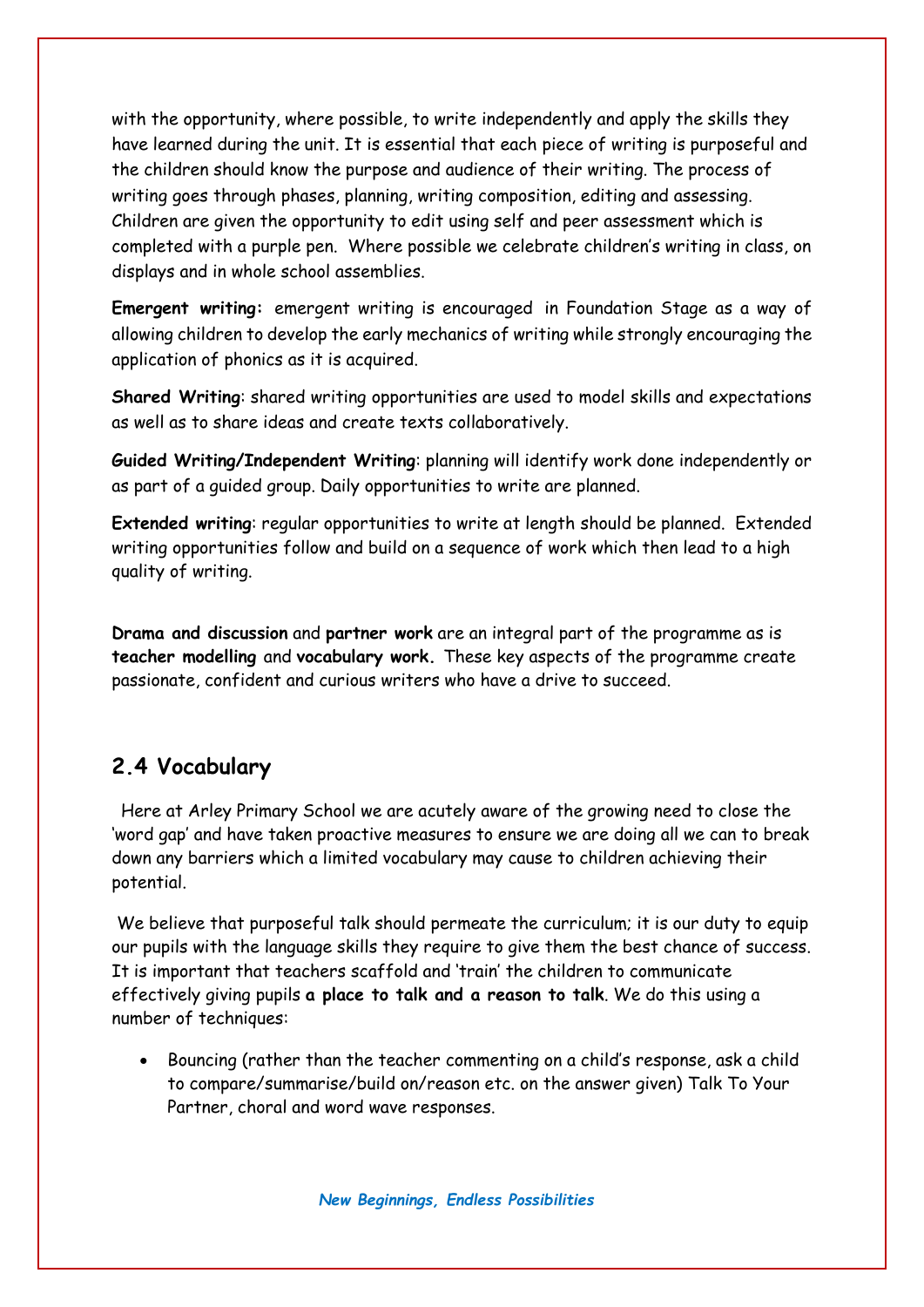- We use continuous provision to provide children a place/reason to use subject specific vocabulary.
- Purposeful talk is encouraged.

## **2.5 Handwriting**

At Arley we take great pride in the presentation of all our work. Within English, we believe handwriting is an essential skill and we believe that the children's ability to write fluently for the rest of their lives depends on a good foundation of taught handwriting in the early years of their education. We believe that handwriting is a developmental process with its own distinctive stages of progression from readiness for handwriting, through to letter joins, practising speed and fluency and higher presentation skills. A flexible fluent and legible handwriting style empowers children to write with confidence and creativity. We feel that fluent and cursive handwriting should be learnt as early as possible. As a school we follow 'Nelson Handwriting'.

#### **Children will:**

- Develop fine motor skills
- Understand the importance of correct posture and paper position whether right or left handed.
- Hold and use a pen/pencil effectively
- Learn how to start and finish letters correctly
- Form letters of consistent size and shape
- Use and understand the language of writing and how to use the correct terminology
- Use regular spaces between words
- Form upper and lower case letters correctly
- Join letters correctly
- Be able to write legibly in both joined and printed styles
- Be able to use different styles of writing for different purposes
- Understand the importance of neat and clear presentation in order to communicate meaning effectively
- Develop greater control and fluency as they become increasingly confident

Handwriting is taught as an explicit lesson in all classes and children have the opportunity to practise and refine their handwriting skills though all areas of the curriculum. Teaching staff throughout the school are expected to model this cursive style in their own writing, on boards, in books and through displays and lettering.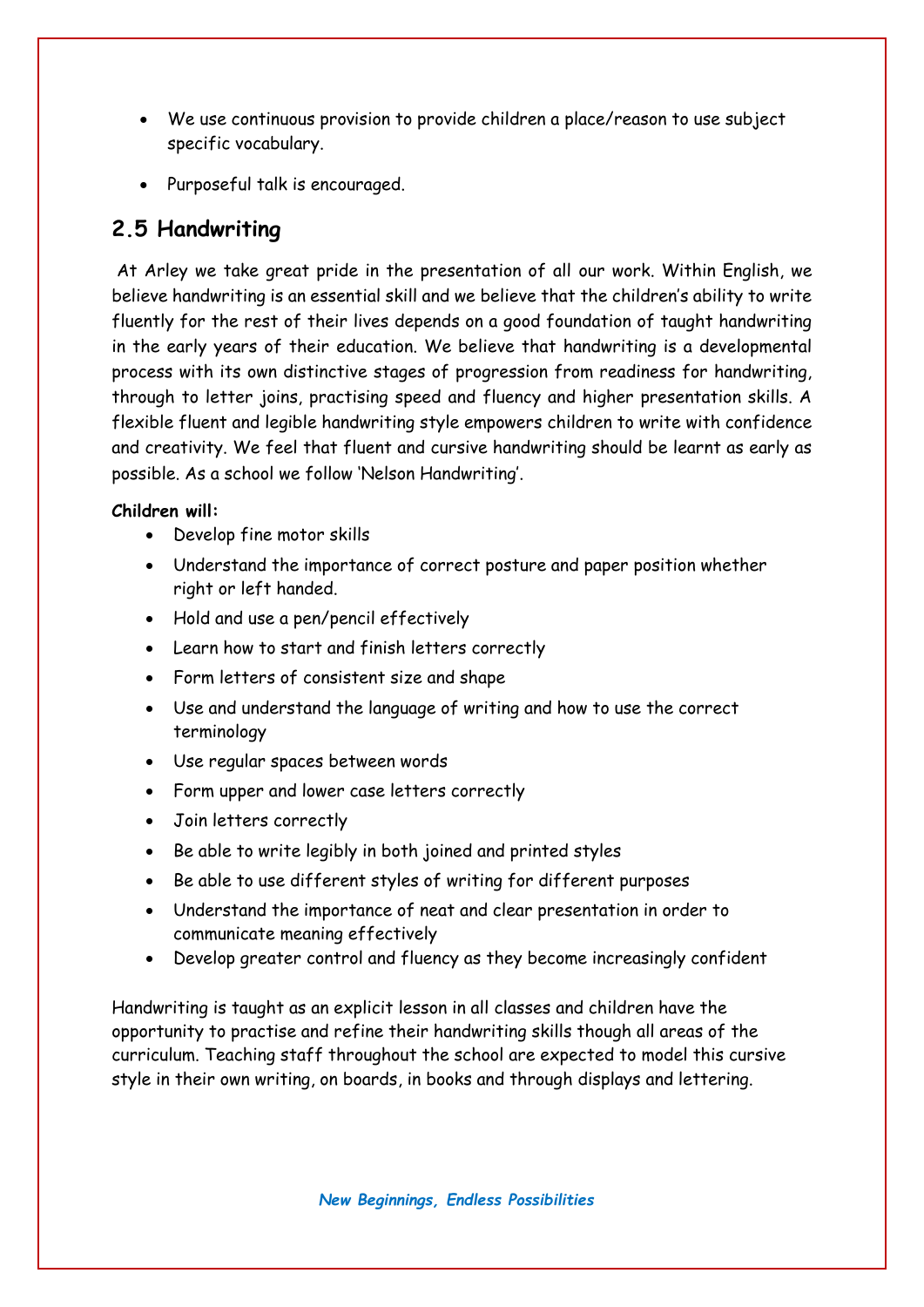Pen licences will be awarded to children (from Year 2 onwards) when the child meets the handwriting criteria set out above. The aim is for all children to write with a pen by Year 6 to have them secondary school ready.

### **3. Assessment**

#### **3.1 Assessment for Learning:**

Children receive effective feedback through teacher assessment, both orally and through written feedback in line with our Marking Policy.

#### **3.2 Formative Assessment:**

Short term assessments are part of each lesson. Observations and careful questioning enable teachers to adjust lessons and brief other adults in the class if necessary.

At the end of each unit of work, the children will have completed independent writing: a fiction piece and a non-fiction piece. After the completion of an independent piece of writing, the teacher takes children through an editing process.

Written marking and verbal feedback ensure that gaps in understanding can be addressed and children can edit further on an identified area of weakness, before the next unit is taught.

#### **3.3 Summative Assessment:**

#### **Assessment of reading:**

Teacher assessment of the skills needed for reading and the ability to read is carried out throughout the year. Assessments are carried out through completing reading ITAF sheets. *Individual reading records are to be kept for each child to provide evidence of their achievement and progress as well as guided reading records for reading groups.*  Targets are shared and updated with children regularly. Each term, the children also sit a NTS reading comprehension test.Reading results are entered into MARK which allows teachers to gather intervention activities through SHINE. Teachers update Target Tracker every term. In Reception and KS1 Phonics assessments are carried out frequently where pupils are put into groups. Children are to be screened for their phonological understanding and application, including nonsense words. This is in line with the government phonics screening check.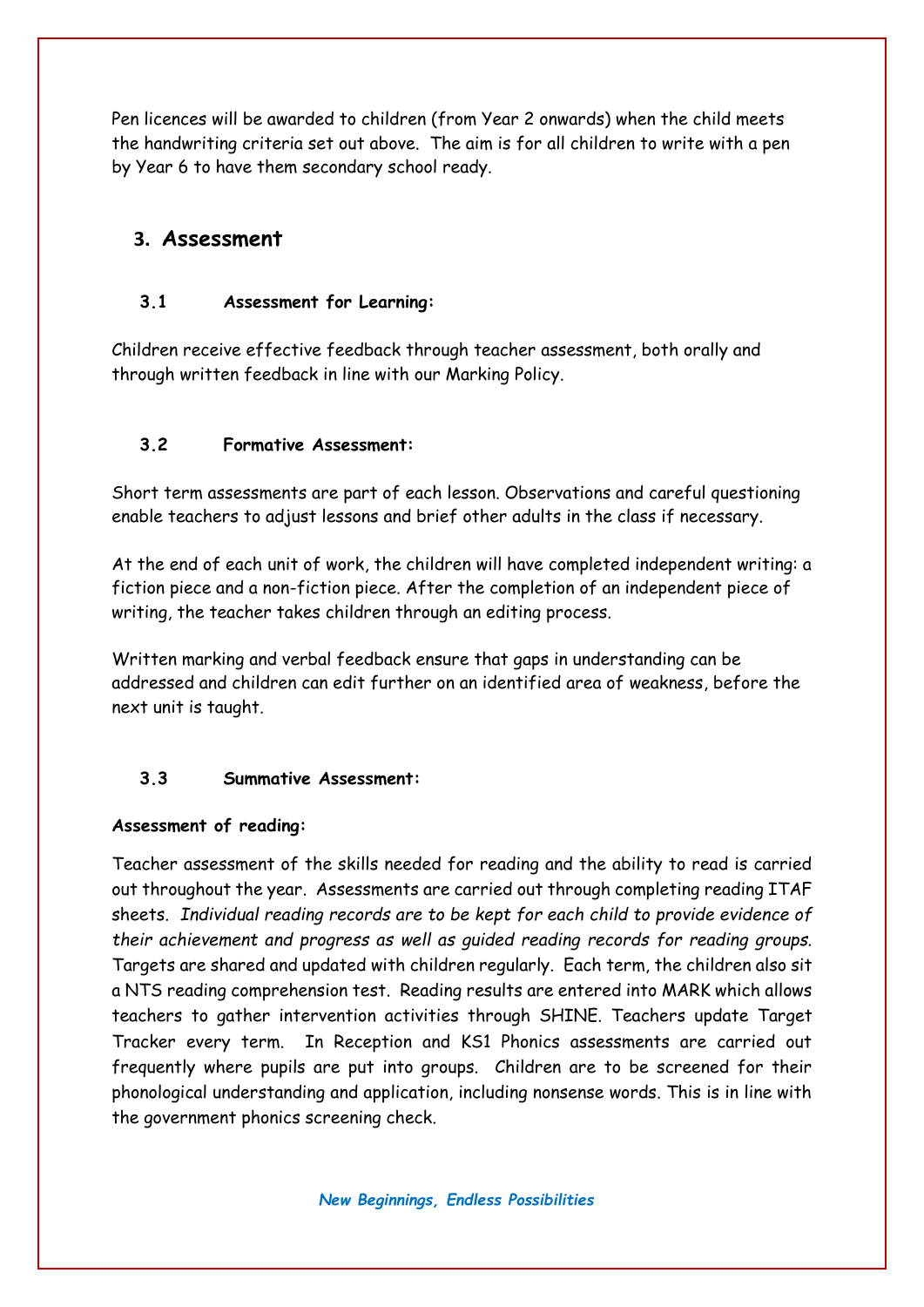#### **Assessment of Writng:**

Work will be assessed in line with the Assessment Policy. Assessments are continuously made and updated onto ITAF sheets and Target Tracker each term. Regular moderation will take place within school to monitor the assessment of work and ensure consistent judgements. Teachers are formally monitored by the leadership team, through regular learning walks, as well as one termly observation. Informal monitoring is carried out by the English Lead, who oversees that planning, teaching and assessment strategies are being carried out consistently. Written feedback is given where necessary to teachers on the quality of work, presentation, marking and attainment evident in their books. This process allows teachers to share good practice. Feedback is given during staff meetings.

Assessments are shared with parents and form the basis for the child's annual report.

Moderation happens within key Stage phases at Arley Primary School and within our cluster.

#### **4. Cross Curricular opportunities:**

Teachers will seek to take advantage of opportunities to make cross-curricular links. They will plan for pupils to practise and apply the skills, knowledge and understanding acquired through English lessons to other areas of the curriculum.

#### **5. The use of ICT:**

ICT is used to support our teaching and to motivate children's learning. The interactive whiteboards are used for writing information and for sharing texts, pictures, other children's work and video clips. Pupils are given the opportunity to apply and develop their ICT capability through the use of ICT tools to support their learning in English. Read Write Inc portal is used for videos and information and Oxford Owl allows pupils to watch handwriting exercises for Nelson handwriting.

## **6. Equal Opportunities**

#### **Special Educational Needs:**

Where barriers to learning are identified, the class teacher will work closely with the SENCO and the English Lead, to ensure that difficulties are addressed and a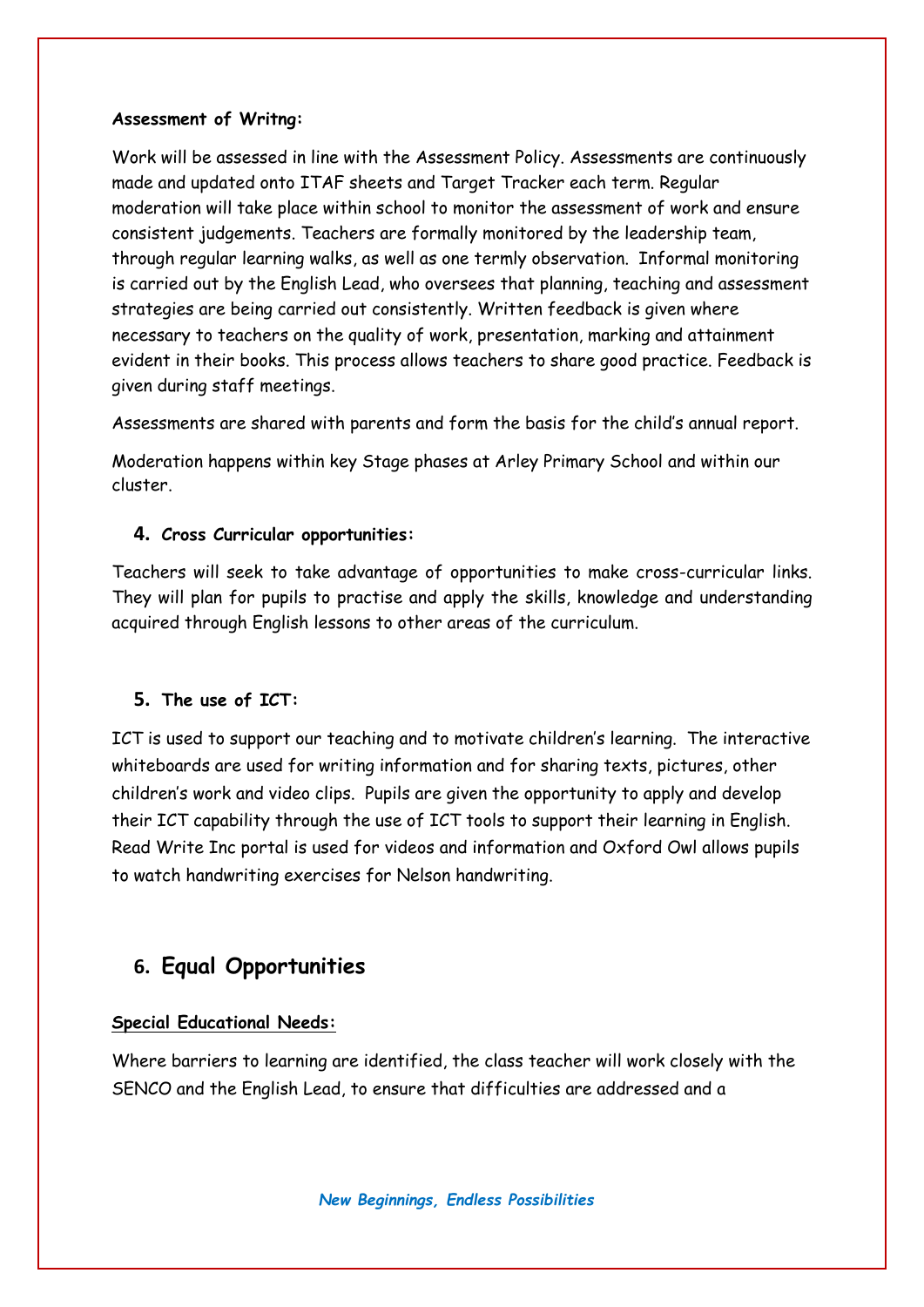programme of learning is put into place to remove the barriers. If appropriate to their needs, the targeted children may access intervention groups.

#### **Inclusion and Equal Opportunities:**

All children are provided with equal access to the English curriculum. We aim to provide suitable learning opportunities regardless of gender, ethnicity or home background. We aim to remove barriers to learning and encourage all children to achieve well.

Children for whom English is a second language will receive appropriate support using outside agencies as necessary.

#### **7. Home School Links:**

Arley Primary School values the relationship with parents in supporting their children's Literacy skills. Parents are involved in their children's learning by:

- Providing regular parent's evenings which give them verbal information on their child's progress and their targets for the future.
- Sending reading books and home/school record books to monitor progress at home and school.
- Providing curriculum meetings when appropriate to inform parents on how we teach reading/writing/phonics and how they can help.

#### **8. Role of the Subject Leader:**

The Subject Leader should be responsible for improving the standards of teaching and learning in Literacy through:

- Monitoring and evaluating Literacy.
- Regular lesson observations are made on all class teachers to ensure they are carrying out the aims of the Literacy curriculum.
- A regular work scrutiny of children's books/work, planning and marking is carried out.
- Pupil progress meetings.